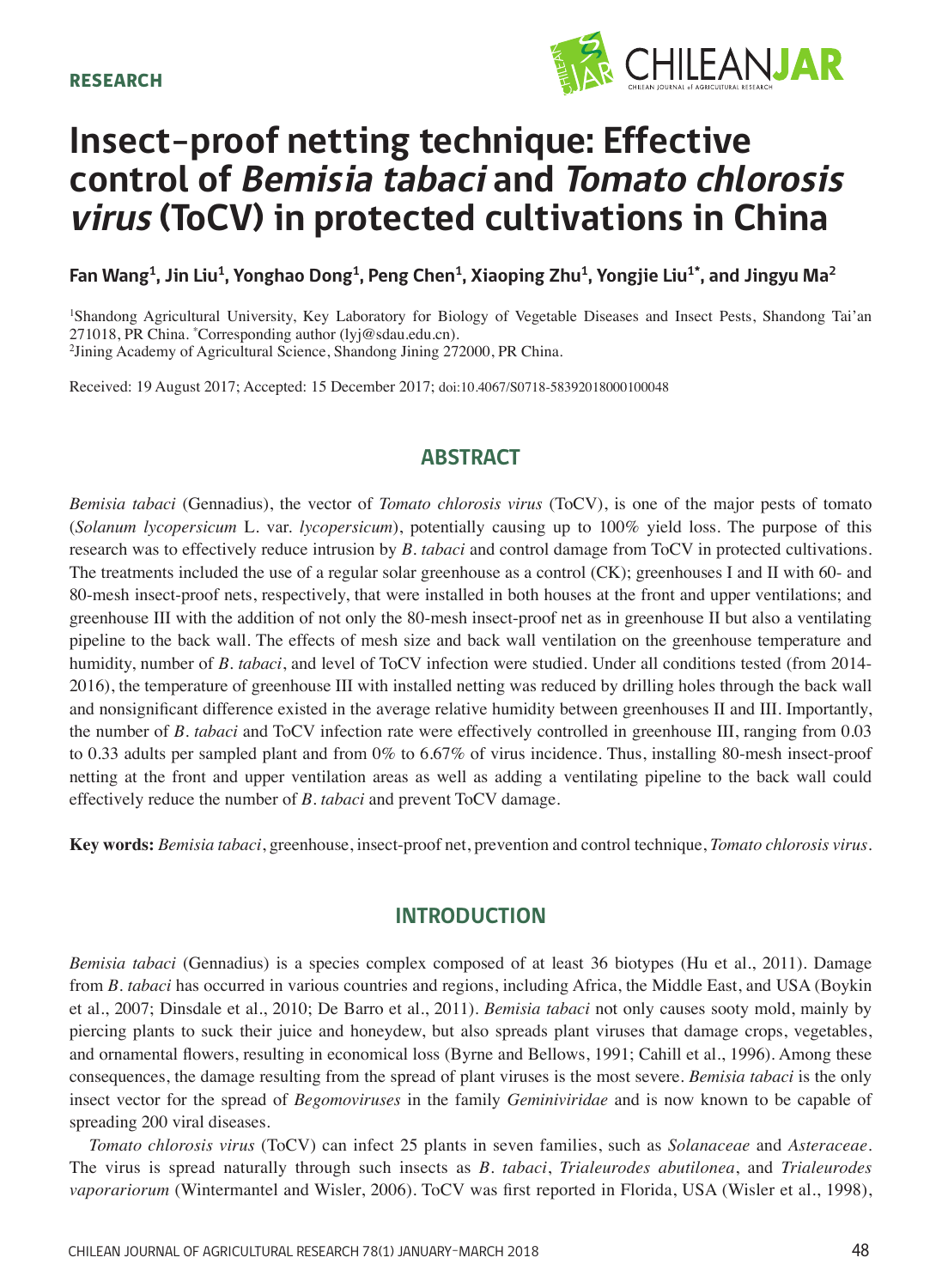and is currently distributed in various countries globally (Zhou et al., 2014). In China, ToCV was also reported in Taiwan (Tsai et al., 2004), followed by its detection on greenhouse-cultivated tomato plants in Beijing (Zhao et al., 2013), Jiangsu (Karwitha et al., 2014), Shandong (Zhao et al., 2014), and Hebei (Sun et al., 2015). The occurrence rate also shows an increasing trend. In our field study during 2014-2016, the whiteflies on greenhouse tomatoes were found to be mainly *B. tabaci*. Emphasis should be placed on controlling *B. tabaci* infestations when controlling for viral damage.

Currently, pesticide use is the main method for preventing *B. tabaci* infestations. However, excessive pesticide use can lead to various problems, including not only pesticide residues, environmental contamination and food safety issues but also pesticide resistance development in *B. tabaci* (Fernández et al., 2009; Schuster et al., 2010; Luo et al., 2010; Wang et al., 2010). Studies concerning comprehensive methods centered on physical and biological controls could resolve the potential threats brought by chemical control methods. Scholars internationally have proposed prevention plans that implement single or multiple methods, such as agricultural control, physical control, and biological control. These methods include the management of *B. tabaci* by the combined use of insect-proof netting and aromatic plants (Mutisya et al., 2016); UV-absorbing plastic films of different specifications (Zhu et al., 2016); novel pyrethroid-treated, insect-proof nets (Dáder et al., 2015); and the combined use of yellow sticky traps and *Eretmocerus nr. rajasthanicus* (Gu et al., 2008).

Among the present control methods, physical control reduces the occurrence of insect infestation and viral diseases by blocking pests from entering greenhouses via the use of screens constructed with insect-proof netting. Such a technique is widely employed in the field for pest control (Saidi et al., 2013; Dáder et al., 2015; Mutisya et al., 2016). However, a few issues exist with implementing this technique. The use of small-mesh insect-proof netting can control the invasion of small insects but also affects greenhouse ventilation (Ajwang and Tantau, 2005), elevating the temperature and resulting in the rapid growth of vegetables. The use of larger-mesh netting does not provide effective prevention, and viral disease spreads as soon as *B. tabaci* infest the greenhouse. Currently, no reported study exists on controlling whitefly in China within tomato overwintering greenhouses that resolves the issue of ventilation when greenhouse aeration openings are covered with screens. The goal of the present study was to solve the issue of ventilation that prevents the use of insect-proof nets as a physical control measure by modifying the ventilation through the back wall of greenhouses within the structural context of the traditional solar greenhouse in China.

# **MATERIALS AND METHODS**

## **Indoor tests**

Simple white netting made of knitted polyester was obtained from a local market and used to construct nets for constraining insect movement. Four netting meshes were used: 40, 60, 80, and 100, with mesh diameters of 0.417, 0.246, 0.106, and 0.028 mm, respectively. Release cages: Thin wires were shaped into cylindrical frames (30-cm diameter, 40-cm height) that were covered by netting having one of the above four mesh sizes. The connecting seams were tightly sealed to convert the cylinders into release cages, and adult *B. tabaci* were placed in the cages. Rearing cages: Insect-proof, 100-mesh netting and PVC pipes (1.5-cm diameter) were used to construct square rearing cages (80 cm  $\times$  80 cm  $\times$  80 cm).

The release cages made with the 40, 60, 80, and 100 meshes were placed at the center of the rearing cages. A 3- to 4- leaf potted tobacco plant was placed at each of the four corners of the rearing cages. The adult *B. tabaci* that were placed in the release cages were within 24 h of eclosion and numbered 50 per cage. Each treatment, which consisted of the four different meshes used to construct the release cages, was repeated five times. The numbers of *B. tabaci* in the release cage and on the leaves of the tobacco plants were observed 24 h after the setup. The numbers obtained were then used to calculate the efficacy of the nets in constraining *B. tabaci* movement.

#### **Field tests**

The test site was located at Dongliangfu Village (35°54'26" N, 117°11'1" E), Tai'an City, Shandong Province, China. Four traditional tomato solar greenhouses with consistent structures were selected for testing. The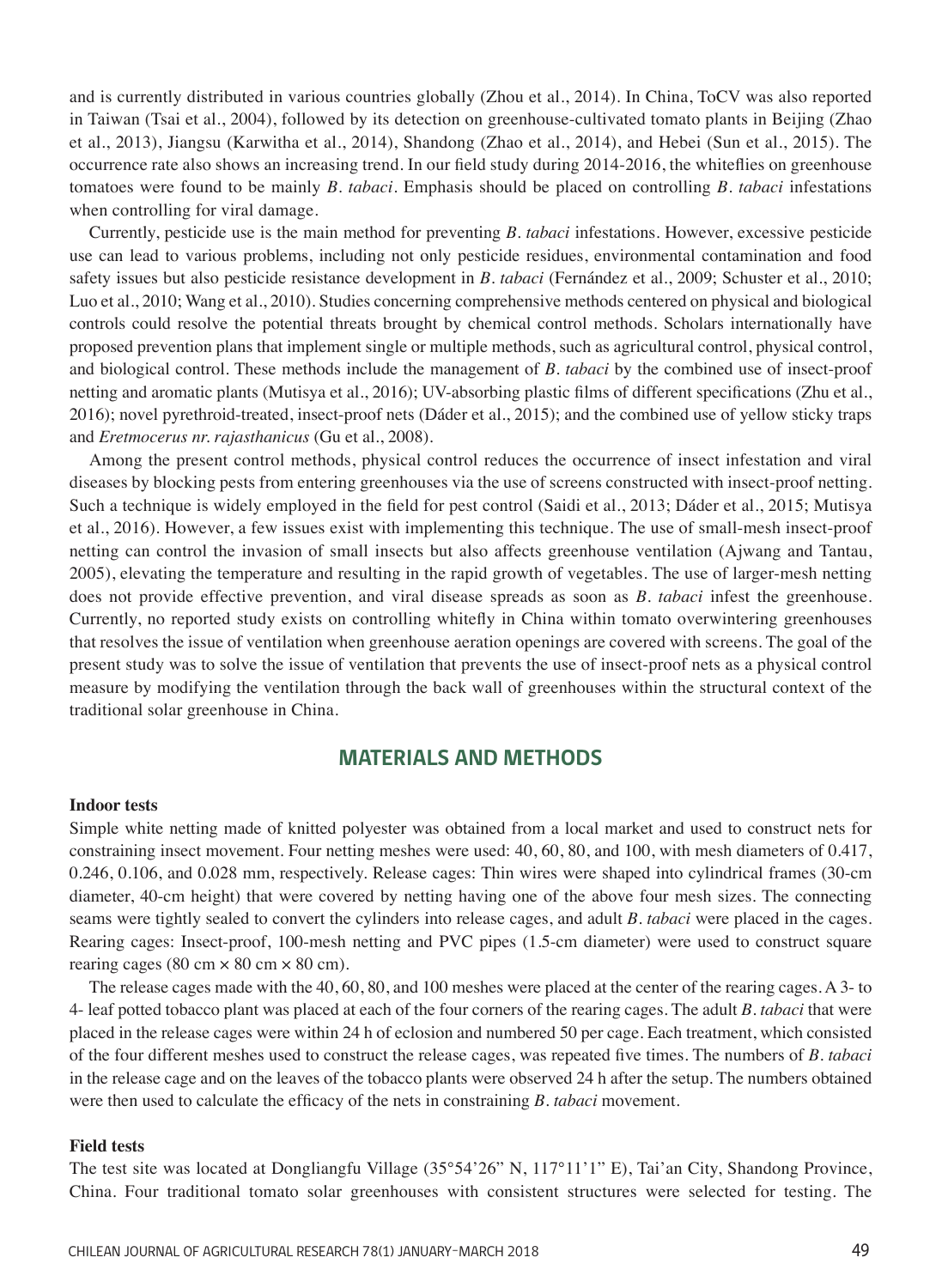greenhouse tents used for testing were 12 m wide, supported by a steel frame, and oriented in a north-south direction. The length of the tents was 60 m, and their greatest internal height was 4.5 m. The back walls were 3.5 m in height and were constructed of adobe. The greenhouses had front and upper ventilation. The growing space of each greenhouse was approximately 700 m2. The tomato (*Solanum lycopersicum* L. var. *lycopersicum*) variety planted was 'Jinpeng-8'. The insect-proof netting was cut into sections 60 m in length and 1.5 m in width for installation over the front and upper ventilation areas in the treatments described in the next paragraph. A total of 12 PVC pipes (30 cm diameter; 1 m length) were installed through holes drilled through the back wall of greenhouse III, 1.4 m above ground, with a 2.5 m spacing between two adjacent pipes. Each pipe was sealed with 80-mesh netting on both ends (Figure 1). During 3 yr, pest control has been applied with uniform criteria in the greenhouses, according to local practices.





1) Adding vent-pipe in the back wall; 2) covering the front vent with 80-mesh net; 3) greenhouse entrance; 4) covering the upper vent with 80-mesh net.

#### **First test (2014)**

The first test was conducted between 24 August and 11 November 2014. The treatments consisted of control greenhouse (CK), a regular, untreated, solar greenhouse; greenhouse I treated with a 60-mesh section of netting installed over the front and upper ventilation areas but no added ventilation on the back wall; and greenhouse II, which duplicated greenhouse I except for the use of 80- rather than 60-mesh netting. The degree of the number of *B. tabaci* and the ToCV infection rate were determined as well as the greenhouse temperature and humidity.

## **Second and third test (2015 and 2016)**

Because of the simple act of installing netting in greenhouses could elevate greenhouse temperature in first test (2014), we improved the experimental design in 2015 and 2016. The second test was conducted between 25 August and 11 November 2015 and the third test replicated it in 2016. Greenhouse III was treated with not only the 80-mesh netting installed over the front and upper ventilation areas but also added ventilation on the back wall. The degree of the number of *B. tabaci* and the ToCV infection rate were investigated in control greenhouse, greenhouse I and greenhouse III. The temperature and humidity of greenhouses II and III were also monitored.

## **Method of investigation**

The occurrence of ToCV and population dynamics of *B. tabaci* in the solar greenhouses were studied at fixed spots on fixed plants. On the east and west sides of the greenhouses, four ridges of tomato plants were kept as guard rows. The tomato plants in the center rows were evenly split into five small zones. Six different spots in each small zone were sampled (one spot at each of the south, center, and north positions of two tomato rows were selected). At each spot, two representative tomato plants were selected. During the early growth stages, the entire plant was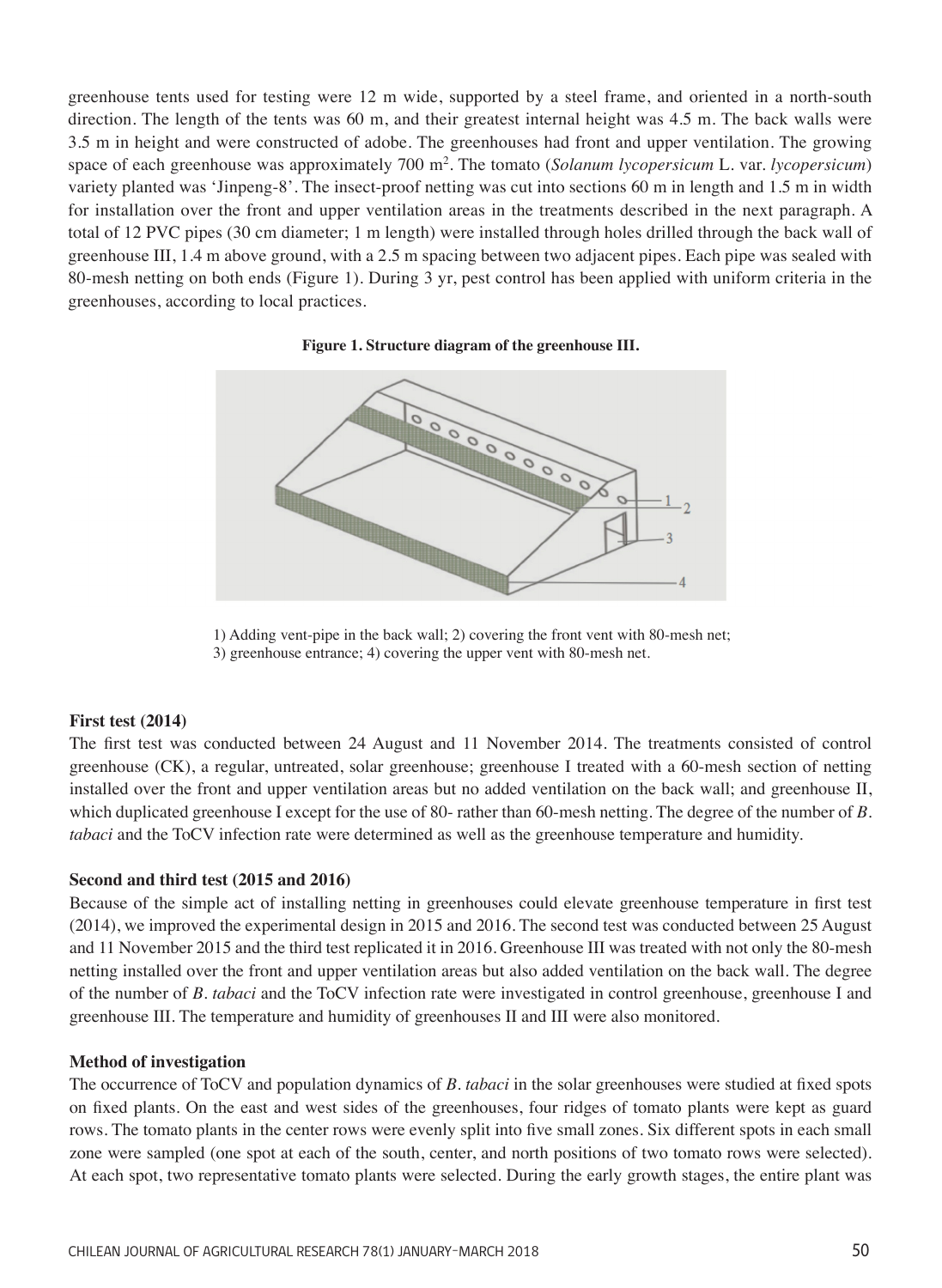investigated. During the later stages, five leaves were selected from the upper plant region, and another five were sampled in the center area. This investigation was performed approximately every 10 d. The number of *B. tabaci* and the disease condition of the plant were recorded during each investigation. Additionally, leaves of labelled tomato plants were collected for a polymerase chain reaction (PCR) laboratory analysis of the virus-carrying rate of the plants. A temperature and humidity recorder was suspended at the center of each solar greenhouse 1.8 m above ground, and the temperature together with the relative humidity was automatically recorded daily at 30-min intervals starting at 00:00 h. From all the data recorded since the planting day, the temperature and daily relative humidity from 10:00-16:00 h were selected every 5 d for statistical analysis.

## **Examination of the virus-carrying rate of plants**

Leaves suspected to be infected with virus were collected. A 0.1-g aliquot of the collected leaves was added to liquid nitrogen and ground to a powder. RNA was extracted from the powder following the protocol of a plant RNA extraction kit. The following formula was used for a 20-μL reverse transcription system: 10 μL template RNA, 1 μL arbitrary primer, 1 μL dNTP, 1 μL reverse transcriptase, 4 μL reverse transcription solvent, and 3 μL RNase-free double-distilled water (ddH2O). All the reagents were gently mixed and carried through the following reaction steps: 25 °C for 10 min, 50 °C for 45 min, and 85 °C for 5 min. Once the reaction steps were completed, the cDNA was stored at -20 °C.

For the PCR, ToCV-specific primers synthesized by the Sangon Biotech Co. (Shanghai, China) were employed. An upstream primer, 5'-ATGGAGAACAGTGCTGTT-3', and a downstream primer, 5'-TAGCAACCAGTTATCGATGC-3', were employed during amplification. A 10-µL reaction system was composed of 2 μL cDNA, 0.5 μL each of the upstream and downstream primers, 5 μL 2× PCR Master Mix, and 2 μL ddH<sub>2</sub>O. The PCR reaction process was as follows: predenaturation at 94 °C for 3 min; denaturation at 94 °C for 50 s, annealing at 50 °C for 50 s, and extension at 72 °C for 90 s, repeated for 35 cycles; and extension at 70 °C for 10 min. The PCR amplification products were subjected to electrophoresis using 1.5% agarose gel, and the results were photographed.

#### **Statistical analyses**

The numbers of *B. tabaci* adults on plants and the numbers of incidence plants from all the different treatments were subjected to ANOVA using SPSS software (Version 20.0; IBM Corporation, Armonk, New York, USA), and treatment means that showed significant difference at the F test separated using Tukey's honestly significant difference (Tukey's HSD) test at  $p \le 0.05$ .

## **RESULTS**

#### **Indoor tests to select the mesh size of insect-proof netting for field use**

The 80- and 100-mesh insect-proof nettings better segregated *B. tabaci*, providing respective protection levels of 98.4% and 100% compared with 57.2% and almost no protection for the 60- and 40-mesh nettings, respectively. Considering these data and the ventilation issues associated with fine screens, the 80- and 60-mesh insect-proof nettings were selected for our studies on the control of *B. tabaci* in greenhouses (Figure 2).

## **Temperature and humidity of the solar greenhouses**

The average daily temperatures from 10:00-16:00 h between 25 August and 29 October 2014 were 31.42, 29.03, and 27.91 °C for greenhouses II, I, and CK, respectively. The difference in the average temperatures of greenhouses II and CK was 3.51 °C, compared with 1.12 °C for greenhouses I and CK. Thus, the covering of ventilation openings with netting increased the internal temperature of the greenhouses; and the temperature elevation was even more apparent when using the 80- compared with the 60-mesh netting. The changes in relative humidity were approximately the same for greenhouses CK, I, and II during the same period. However, from 4 October-8 November 2014, the changes in relative humidity differed among the greenhouse treatments, with the humidity of greenhouse II higher than that of greenhouse CK by an amount ranging from 2.16%-20.94%. The difference between greenhouse I and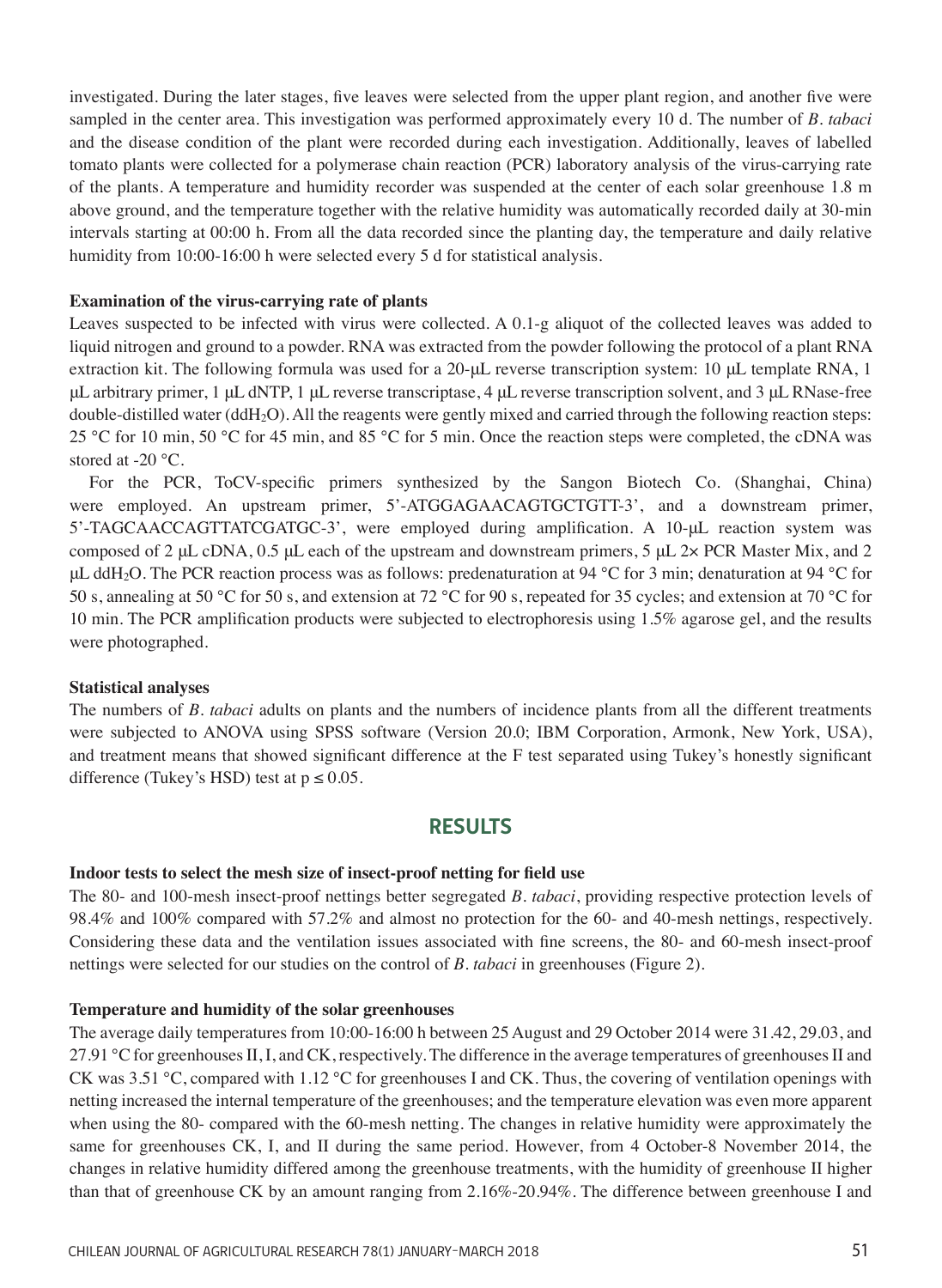#### **Figure 2. Isolation effect to** *Bemisia tabaci* **adults of different insect-proof nets.**



Means followed by the same letter within an evaluation date are nonsignificantly different according to Tukey's honestly significant difference (THSD) test at  $(p \le 0.05)$ .

II was less and ranged from 0.67%-6.09%. During the investigation period, the average relative humidity was more stable in greenhouse II relative to the other greenhouses.

After adding ventilation to the back wall of the greenhouse, the maximum temperature in 2015 was 32.7 °C, and that in 2016 was 32.98 °C. For greenhouse II, the average temperature from 10:00-16:00 h reached a maximum of 37.56 °C in 2015 and 38.51 °C in 2016. From 25 August to 29 October 2015, the average temperature in greenhouse III was 26.55 °C, which was 7.27 °C lower than that of greenhouse II. From 20 August to 29 October 2016, the average temperature in greenhouse III was 27.11 °C, which was 5.63 °C lower than that of greenhouse II. The environmental temperature dropped at the beginning of November. The ventilation on the back wall of greenhouse III was then sealed; the temperature changes in the two greenhouses reached the same level. In 2015 and 2016, little difference in the change in the average daily relative humidity occurred between greenhouses II and III; this difference ranged between 0% and 6.01% (Figures 3 and 4).

#### **Effects of different treatments on the number of** *Bemisia tabaci*

During the 2014 investigation period, the number of adult *B. tabaci* in the CK treatment increased rapidly within the 20 d after tomato planting, reaching a maximum of 14.08 insects per plant on 13 September. On 22 September and 9 October, the application of isoprocarb smoke agent (*o*-cumenyl methylcarbamate; 15% smoke agent, a product of Henan Chunguang Agrochemical Co.; Henan, China) was utilized for control. The number of adult insects dropped significantly within 48 h after treatment but increased shortly thereafter. The number of *B. tabaci* on tomato was less in greenhouse II than in greenhouses CK and I. In greenhouse II, the maximum average number of insects was 0.47 insects per plant and the minimum was 0.3 insects per plant; the protective effect was significant even without the use of insecticide. The number of insects in greenhouse I was slightly less than that in greenhouse CK. However, the maximum average number still reached 4.45 insects per plant. After the treatment with isoprocarb smoke agent on 22 September, the minimum average was 0.32 insects per plant. This protective effect was worse than that shown by the greenhouse II treatment.

During the 2015 investigation period, the number of *B. tabaci* in greenhouse III was kept at a relatively low level. The maximum average number of insects was 0.33 insects per plant, and the minimum was 0.07 insects per plant. For greenhouse CK during the same investigation period, the maximum was 6.37 insects per plant; isoprocarb smoke agent treatment was implemented on 11 September and 9 October. For greenhouse I, the maximum was 3.07 insects per plant, and isoprocarb smoke agent treatment was implemented on 11 September. During the 2016 investigation period, the number of *B. tabaci* in greenhouse III was 0.25 and 0.03 insects per plant at its maximum and minimum, respectively. For greenhouse CK, the maximum reached 11.93 insects per plant; this greenhouse was treated with isoprocarb smoke agent on 14 September and 3 October. For greenhouse I, the maximum reached 6.38 insects per plant; this greenhouse was treated with isoprocarb smoke agent on September 14. The population dynamic of *B. tabaci* in the greenhouses in 2016 was approximately the same as that in 2015 (Figures 5).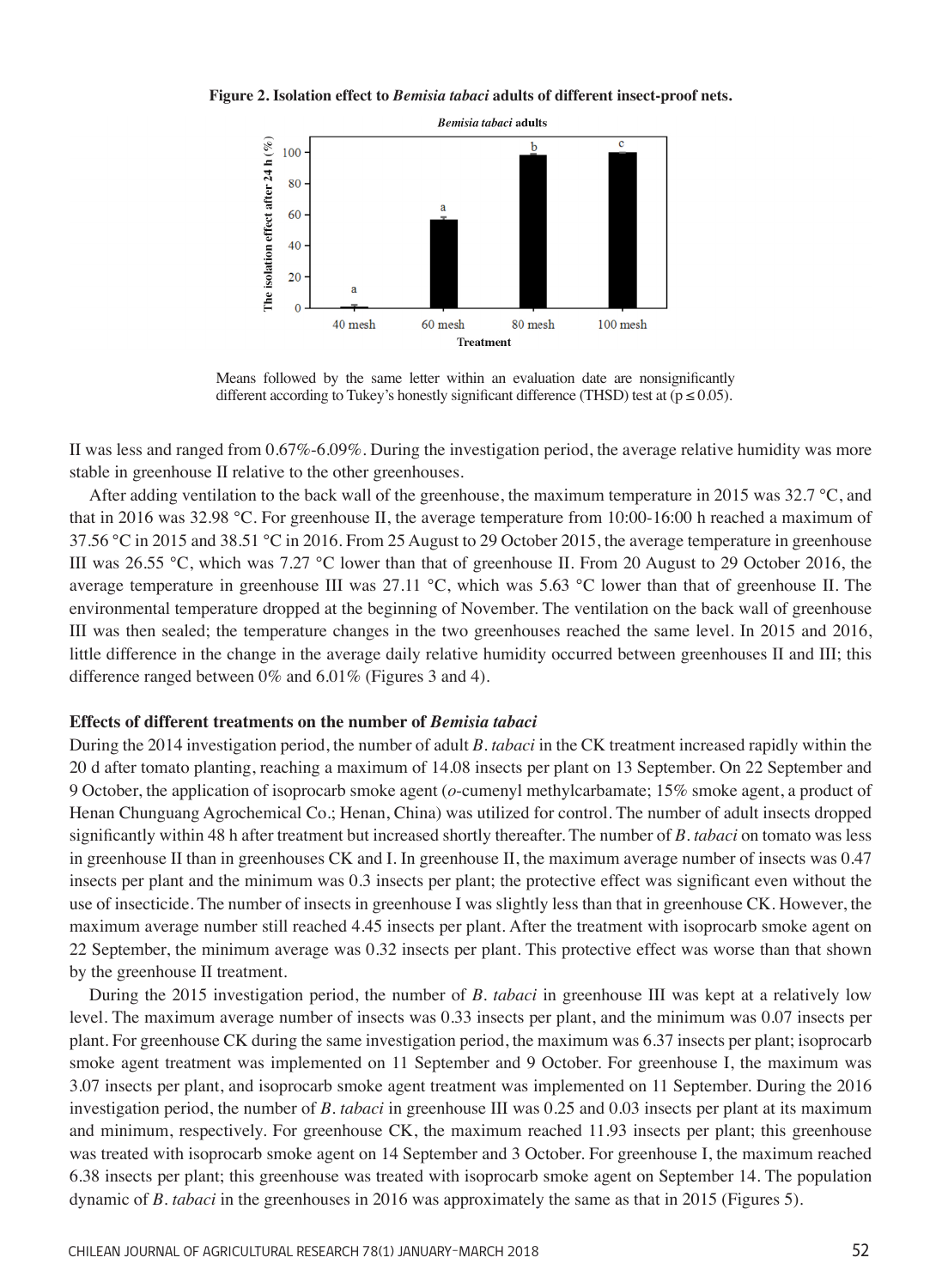**Figure 3. Variation of average temperature of different greenhouses during 10:00-16:00 h.**



a CK: Control check indicates a regular untreated solar greenhouse.

## **Effects of different treatments on the ToCV infection of tomato plants**

As seen from the field study results, ToCV infections on tomato plants were found earlier for the CK treatment than for the other greenhouse treatments, and the CK infection was the most severe. In 2014, two infected plants were found 20 d after tomato planting in greenhouse CK. In greenhouse I, three infected plants were found 30 d after planting. The infection rate gradually increased as the interval after planting lengthened. The rate of increase was more rapid in greenhouse CK than in greenhouse I. In greenhouse II, one infected plant was found 70 d after sowing. In 2014, the infection rate in the greenhouses 80 d after tomato planting was 80%, 58.33%, and 5% for greenhouses CK, I, and II, respectively. In 2015, the infection rate in the greenhouses 80 d after tomato planting was 76.67%, 53.33%, and 6.67% for greenhouses CK, I, and II, respectively. In 2016, the respective infection rates 90 d after planting were 75%, 58.33%, and 6.67% for greenhouses CK, I, and II. The differences in infection rates were significant. Additionally, the plants judged in the field to be infected were brought to the laboratory for the detection of virus. This analysis confirmed that the plants were infected with ToCV (Tables 1, 2 and 3).

## **DISCUSSION**

Recently, ToCV has spread rapidly in multiple provinces of China, adding to the critically important viruses affecting Chinese vegetable production. The prevention of ToCV infection is essential (Zhou et al., 2014). Currently, no virusresistant species yet exists worldwide. Controlling the virus vector, *B. tabaci*, is an important method for controlling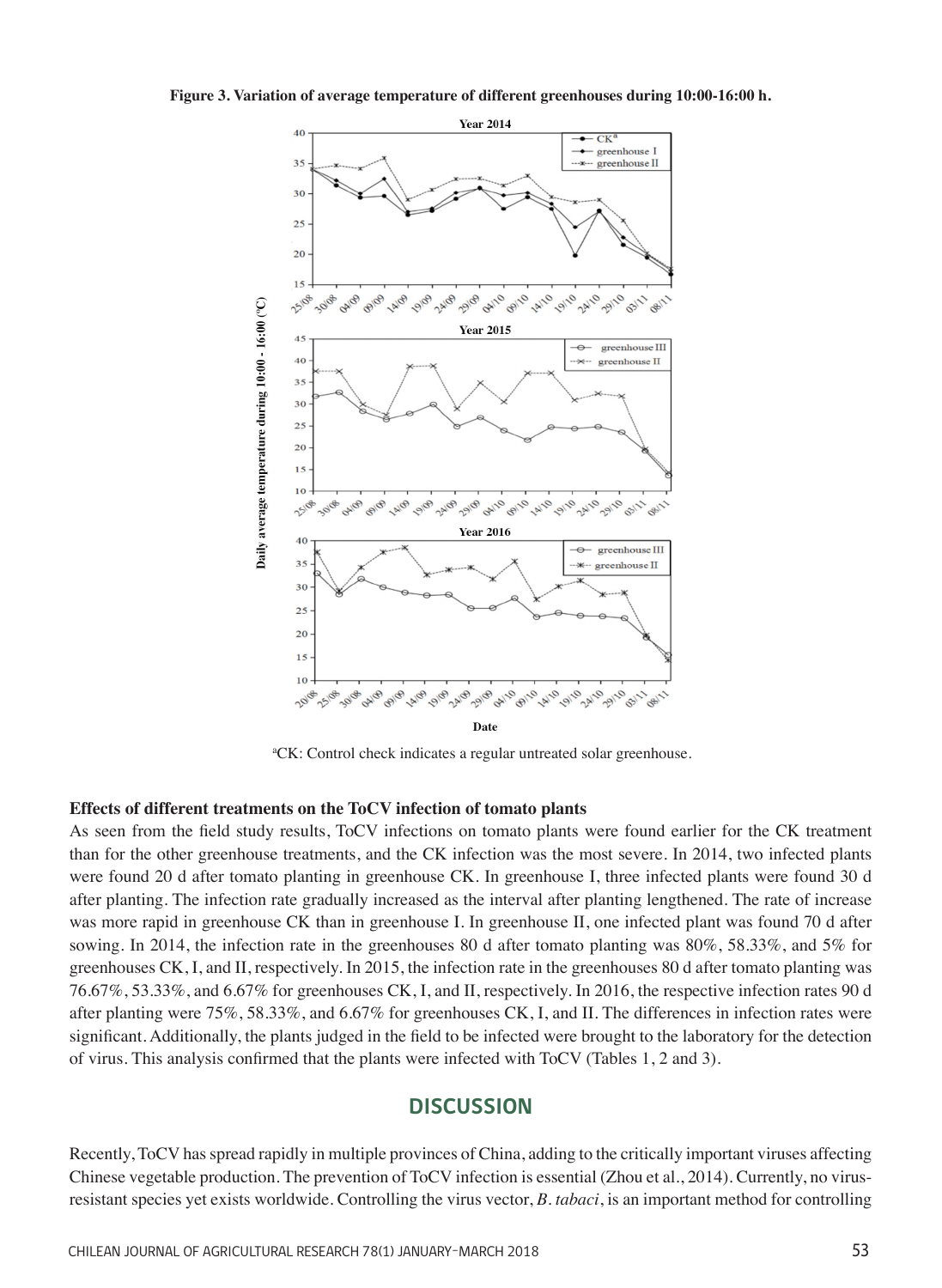#### **Figure 4. Variation of the average relative humidity of different greenhouses.**



a CK: Control check indicates a regular untreated solar greenhouse.

the spread of ToCV (Dai et al., 2016). Our study found through the investigation conducted in 2014-2015 that the ToCV infection rate of tomato plants in the Tai'an area, Shandong Province, China, increased as the number of *B. tabaci* increased. The weather conditions in August-September are advantageous for the mass reproduction of *B. tabaci*. Therefore, these months are the peak time for the occurrence of ToCV infections; this pattern is consistent with the occurrence of ToCV in Shandong Province in 2013 (Liu et al., 2014). ToCV shows the characteristics of a latent infection; symptoms are unobservable until 3 wk after infection in seedlings (Wintermantel and Wisler, 2006). In greenhouse I, the number of *B. tabaci* apparently dropped in late October. However, the control of the *B. tabaci* infestation was not well executed, resulting in a continuously increasing viral infection rate in tomato plants. Such a result suggests that the key to preventing viral infection is the control of *B. tabaci* infestations during the tomato growth period.

Segregation by insect-proof netting is a critical measure in pest control that can effectively suppress the occurrence of viral infection in vegetables (Huang et al., 2013). In our study, various netting mesh sizes were tested for their effectiveness in creating segregation. The widely utilized, 60-mesh insect-proof netting could only provide a 57.2% level of protection against *B. tabaci*, whereas the respective levels were 98.4% and 100.0% for the 80- and 100 mesh nettings, respectively. The field test results indicate that the protection provided was significantly better for the 80-mesh compared with the 60-mesh netting. In our studies, 80-mesh netting was employed as an insect shield from the day of planting, with the objective of ensuring a virus-free plant condition during the seedling and growth periods; this shield significantly reduced the virus infection rate in tomatoes. The results of research by Wang (2013)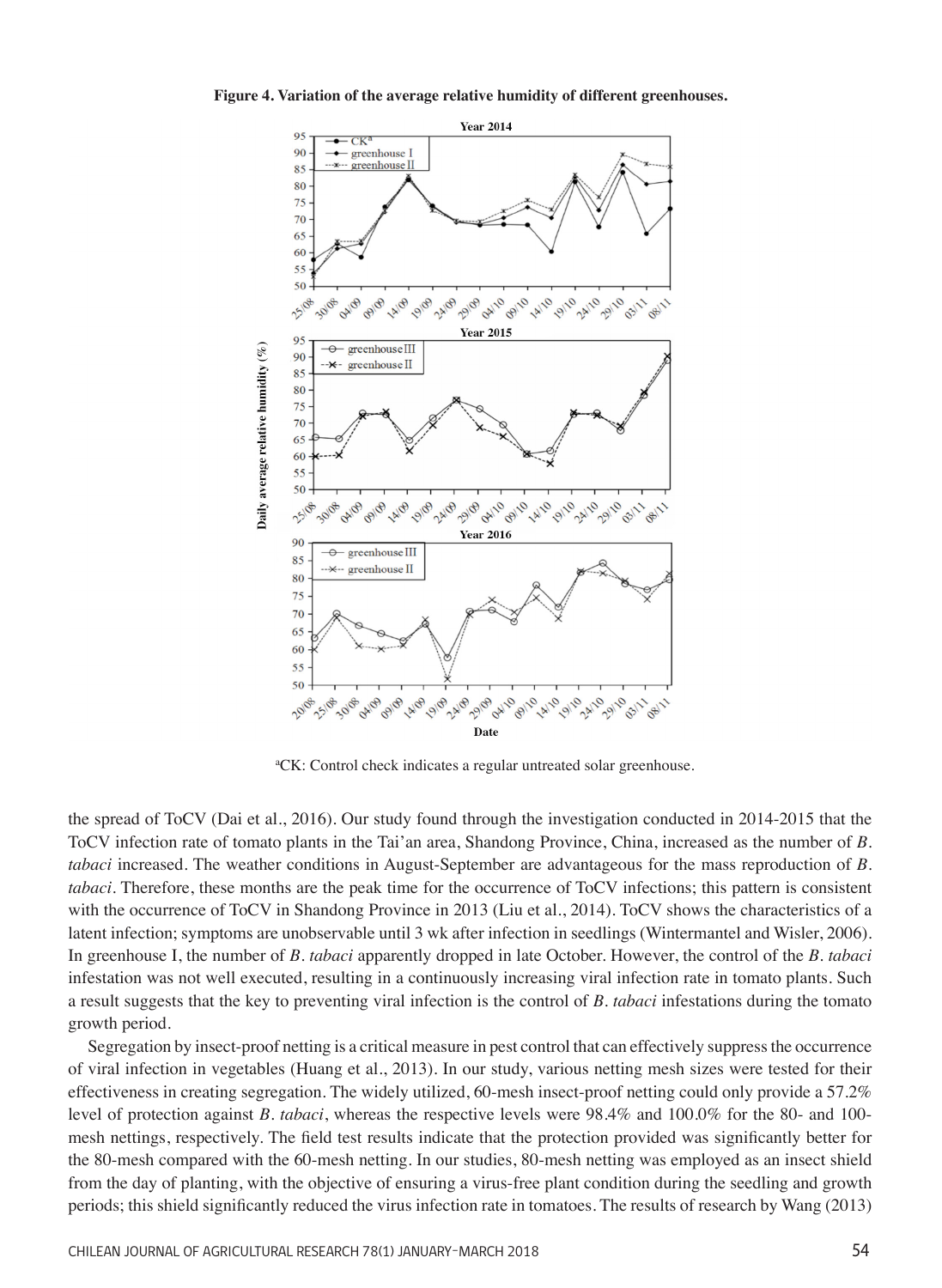**Figure 5. Population dynamics of** *Bemisia tabaci* **on tomato in greenhouse.**



a CK: Control check indicates a regular untreated solar greenhouse.

**Table 1.** *Tomato chlorosis virus* **infection of tomato plant in greenhouse in 2014.**

|                    |                   | Tomato plant infected rate $(\%)^a$ |                  |  |
|--------------------|-------------------|-------------------------------------|------------------|--|
| Investigation time | $CK^b$            | Greenhouse I                        | Greenhouse II    |  |
| 24 Aug 2014        | $\Omega$          | $\Omega$                            | 0                |  |
| 3 Sept 2014        | $\theta$          | $\Omega$                            | $\theta$         |  |
| 13 Sept 2014       | $3.32 \pm 2.03a$  | $0.00 \pm 0.00a$                    | $0.00 \pm 0.00a$ |  |
| 23 Sept 2014       | $8.33 \pm 3.73a$  | $4.99 + 3.33a$                      | $0.00 + 0.00a$   |  |
| 1 Sept 2014        | $16.67 \pm 4.56a$ | $10.00 \pm 4.86$ ab                 | $0.00 \pm 0.00$  |  |
| 10 Oct 2014        | $38.33 \pm 5.00a$ | $18.33 \pm 4.08b$                   | $0.00 \pm 0.00c$ |  |
| 21 Oct 2014        | $46.67 \pm 5.65a$ | $26.67 \pm 6.12b$                   | $0.00 \pm 0.00c$ |  |
| 1 Nov 2014         | $61.67 \pm 8.16a$ | $38.33 \pm 8.98b$                   | $1.67 \pm 1.67c$ |  |
| 10 Nov 2014        | $80.00 + 6.24a$   | $58.33 \pm 10.54a$                  | $5.00 \pm 3.33b$ |  |

Means followed by the same letter within an evaluation date are nonsignificantly different according to Tukey's honestly significant difference (THSD) test at ( $p \le 0.05$ ).

 $^{\alpha}$ Tomato plant infected rate (%) = number of infected plants/number of investigated plants. b CK: Control check indicates a regular untreated solar greenhouse.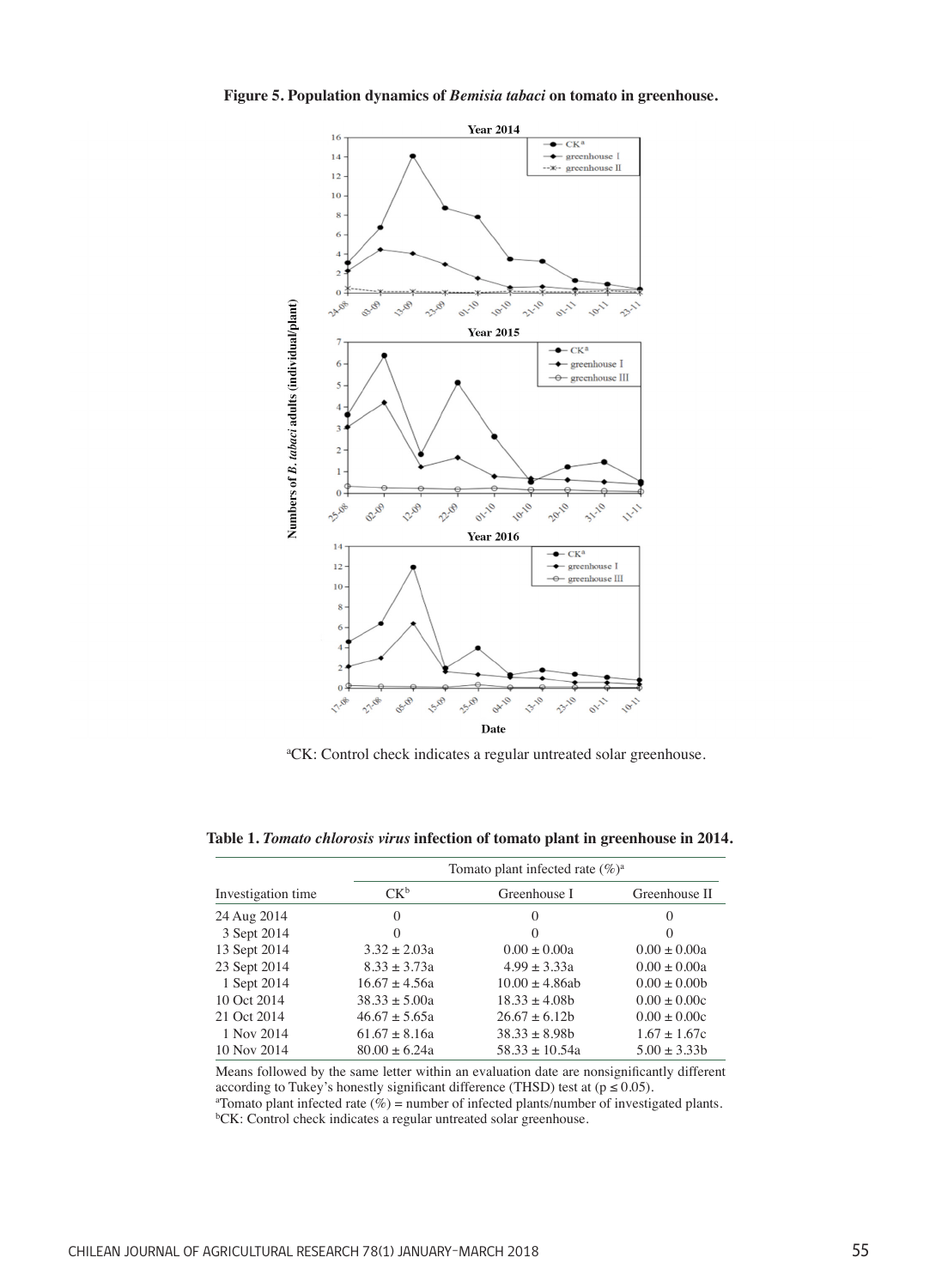**Table 2.** *Tomato chlorosis virus* **infection of tomato plant in greenhouse in 2015.**

|                    | Tomato plant infected rate $(\%)^a$ |                   |                  |  |
|--------------------|-------------------------------------|-------------------|------------------|--|
| Investigation time | $CK^b$                              | Greenhouse I      | Greenhouse II    |  |
| 25 Aug 2015        | $\Omega$                            | $\Omega$          | $\Omega$         |  |
| 2 Sept 2015        | 0                                   | $\Omega$          | $\Omega$         |  |
| 12 Sept 2015       | $5.00 \pm 3.33a$                    | $0.00 \pm 0.00a$  | $0.00 \pm 0.00a$ |  |
| 22 Sept 2015       | $13.33 \pm 5.65a$                   | $3.33 \pm 2.04ab$ | $0.00 \pm 0.00$  |  |
| 1 Sept 2015        | $25.00 \pm 5.89a$                   | $8.33 \pm 2.64b$  | $0.00 \pm 0.00$  |  |
| 10 Sept 2015       | $45.00 \pm 2.04a$                   | $16.67 + 4.56h$   | $0.00 \pm 0.00c$ |  |
| 20 Sept 2015       | $51.67 \pm 4.86a$                   | $30.00 \pm 5.65$  | $0.00 \pm 0.00c$ |  |
| 31 Sept 2015       | $63.33 \pm 6.77a$                   | $40.00 \pm 3.12b$ | $3.33 \pm 2.04c$ |  |
| 11 Sept 2015       | $76.67 \pm 6.12a$                   | $53.33 \pm 3.33b$ | $6.67 \pm 3.12c$ |  |

Means followed by the same letter within an evaluation date are nonsignificantly different according to Tukey's honestly significant difference (THSD) test at ( $p \le 0.05$ ).

a Tomato plant infected rate (%) = number of infected plants/number of investigated plants. b CK: Control check indicates a regular untreated solar greenhouse.

**Table 3.** *Tomato chlorosis virus* **infection of tomato plant in greenhouse in 2016.**

|                    | Tomato plant infected rate $(\%)^a$ |                   |                  |
|--------------------|-------------------------------------|-------------------|------------------|
| Investigation time | $CK^b$                              | Greenhouse I      | Greenhouse II    |
| 17 Aug 2016        | $\Omega$                            | $\Omega$          | $\Omega$         |
| 27 Aug 2016        | $\Omega$                            | $\Omega$          | $\Omega$         |
| 5 Sept 2016        | $\Omega$                            |                   |                  |
| 15 Sept 2016       | $5.00 \pm 3.33a$                    | $1.67 + 1.67a$    | $0.00 \pm 0.00a$ |
| 25 Sept 2016       | $13.33 \pm 3.33a$                   | $6.66 \pm 1.67$   | $0.00 \pm 0.00c$ |
| 4 Oct 2016         | $28.33 + 3.33a$                     | $15.00 + 3.12b$   | $0.00 + 0.00c$   |
| 13 Oct 2016        | $36.67 + 2.04a$                     | $28.33 + 2.04b$   | $0.00 + 0.00c$   |
| 23 Oct 2016        | $56.67 + 3.12a$                     | $41.67 \pm 3.73b$ | $0.00 \pm 0.00c$ |
| 1 Nov 2016         | $65.00 + 4.08a$                     | $50.00 + 5.27$    | $3.33 + 2.04c$   |
| 10 Nov 2016        | $75.00 + 5.27a$                     | $58.33 \pm 4.56b$ | $6.67 \pm 3.12c$ |

Means followed by the same letter within an evaluation date are nonsignificantly different according to Tukey's honestly significant difference (THSD) test at ( $p \le 0.05$ ).

a Tomato plant infected rate (%) = number of infected plants/number of investigated plants.

b CK: Control check indicates a regular untreated solar greenhouse.

indicated that 100-mesh insect-proof netting could significantly reduce the occurrence of *Tomato yellow leaf curl virus* (TYLCV). Such a result is consistent with the findings in our study suggesting that the use of insect-proof netting during the growth period could block the intrusion of virus-carrying *B. tabaci*. The number of infected tomato plants during the growth period could be effectively decreased by blocking the path of viral spread from an external source into the solar greenhouses.

The autumn planting of tomato mainly occurs in early to mid-August for solar greenhouses in northern China, including Shandong Province. After planting and until the end of September, the temperature in the greenhouses is slightly heightened during the day. The use of insect-proof nets can affect the greenhouse ventilation. In our study, 80-mesh netting was implemented. During the investigation period, the maximum greenhouse temperature during the day could reach 47.1 °C. High temperatures can yield disadvantageous effects on the growth of vegetables (Zhang et al., 2005; Zhao et al., 2010). Therefore, in our study, the greenhouse ventilation was modified on the back wall of the solar greenhouse. The experimental results indicate that increased ventilation on the back wall significantly reduced the internal temperature of greenhouses shielded from insects by netting to ensure the normal growth of tomato. During the middle to end of October, the temperature insulating effect was not influenced after sealing the ventilation. Unsealing the ventilation during the next May restored the cooling effect. In mid-November 2015, the ToCV infection rate in greenhouse III was only 6.67%, whereas that for greenhouse I was 53.33%, and that for greenhouse CK was as high as 76.6%. The modified greenhouse ventilation allowed the full protection provided by the insect-proof netting. This technique of modifying the ventilation on the back wall of traditional solar-powered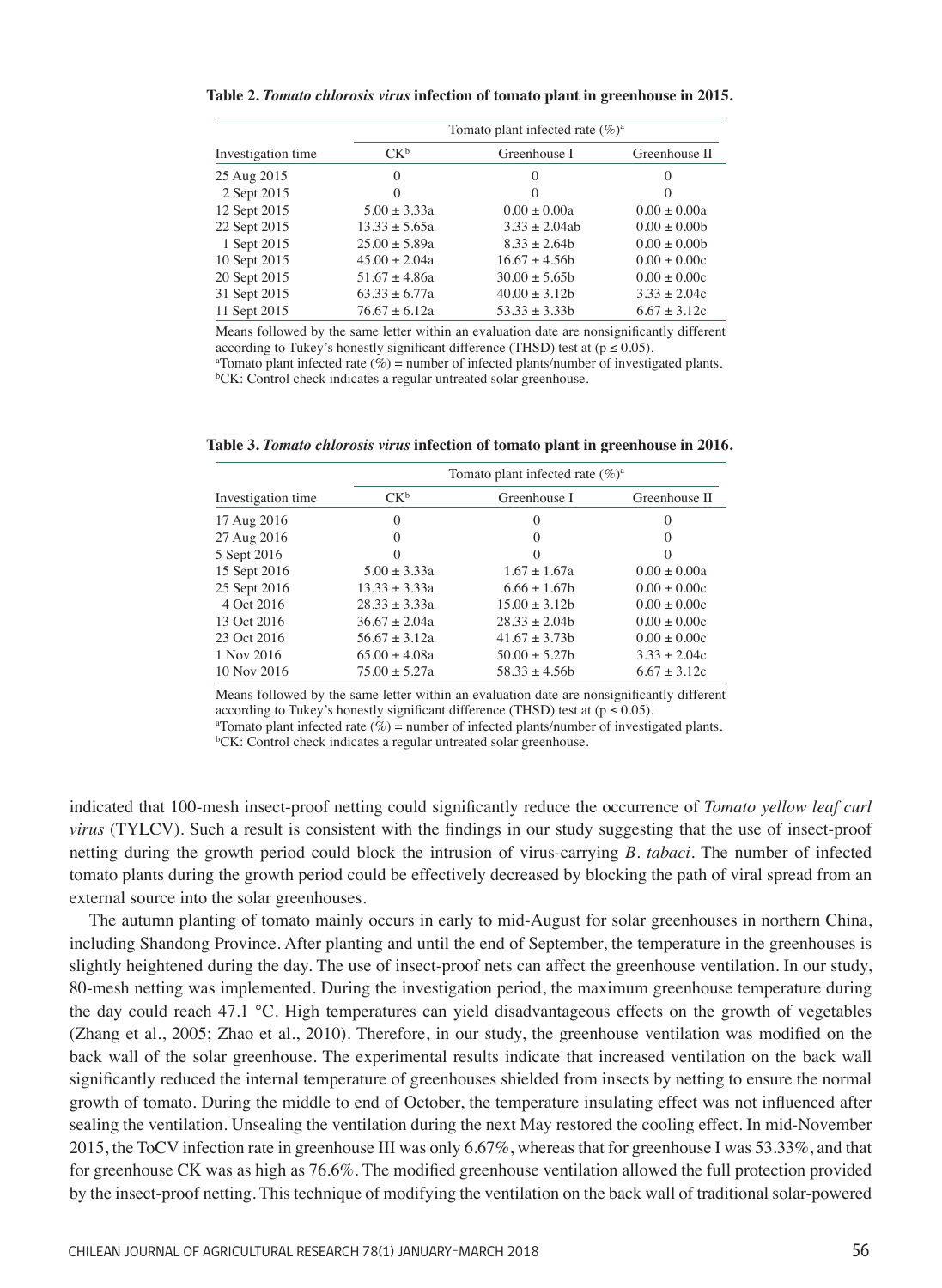greenhouses provided a good solution to the high-temperature issue during the fall season that prevents the use of insect-proof netting. We also observed that the netting should be installed before the planting of vegetables and that the human transport of *B. tabaci* into greenhouses should be avoided to obtain a satisfactory outcome.

# **CONCLUSION**

In conclusion, insect-proof netting with an 80-mesh size provided a 98.4% level of protection against *Bemisia tabaci*. Considering ventilation, 80-mesh netting is more suitable than 100-mesh or 60-mesh netting for field use. However, the simple act of installing netting in greenhouses could elevate greenhouse temperature. After installing 80-mesh insect-proof netting at the front and upper ventilation areas as well as adding a ventilating pipeline to the back wall, the number of *B. tabaci* was effectively reduced, and *Tomato chlorosis virus* damage was prevented. This technique is recommended for implementation in solar greenhouses.

# **ACKNOWLEDGEMENTS**

This work was financially supported by the Shandong Science and Technology Development Plan (2012GNC11007) and Shandong Agricultural Technology Innovation Project. The authors thank all the workers for assistance in conducting this research.

# **REFERENCES**

- Ajwang, P.O., and Tantau, H.J. 2005. Prediction of the effect of insect-proof screens on climate in a naturally ventilated greenhouse in humid tropical climates. Acta Horticulturae 691:449-456.
- Boykin, L.M., Shatters Jr, R.J., Rosell, R.C., McKenzie, C.L., Ann Bagnall, R., De Barro, P., et al. 2007. Global relationships of *Bemisia tabaci* (Hemiptera: Aleyrodidae) revealed using Bayesian analysis of mitochondrial COI DNA sequences. Molecular Phylogenetics and Evolution 44(3):1306-1319.
- Byrne, D.N., and Bellows, Jr.T.S. 1991. Whitefly biology. Annual Review of Entomology 36(36):431-457.
- Cahill, M., Denholm, I., Ross, G., Gorman, K., and Johnston, D. 1996. Relationship between bioassay data and the simulated field performance of insecticides against susceptible and resistant *Bemisia tabaci*. Bulletin of Entomological Research 86(2):109-116.
- Dáder, B., Legarrea, S., Moreno, A., Plaza, M., Sousa, M.C., Amor, F., et al. 2015. Control of insect vectors and plant viruses in protected crops by novel pyrethroid-treated nets. Pest Management Science 71(10):1397-1406.
- Dai, H.J., Liu, Y.G., Zhu, X.P., Liu, Y.J., and Zhao, J. 2016. *Tomato chlorosis virus* (ToCV) transmitted by *Bemisia tabaci* biotype Q of Shouguang in Shandong Province. Journal of Plant Protection 43(1):162-167.
- De Barro, P.J., Liu, S.S., Boykin, L.M., and Dinsdale, A.B. 2011. *Bemisia tabaci*: A statement of species status. Entomology 56:1-19.
- Dinsdale, A., Cook, L., Riginos, C., Buckley, Y.M., and De Barro, P. 2010. Refined global analysis of *Bemisia tabaci* (Hemiptera: Sternorrhyncha: Aleyrodoidea: Aleyrodidae) mitochondrial cytochrome oxidase 1 to identify species level genetic boundaries. Annals of the Entomological Society of America 103(2):196-208.
- Fernández, E., Grávalos, C., Haro, P.J., Cifuentes, D., and Bielza, P. 2009. Insecticide resistance status of *Bemisia tabaci* Q-biotype in south-eastern Spain. Pest Management Science 65(8):885-891.
- Gu, X.S., Bu, W.J., Xu, W.H., Bai, Y.C., Liu, B.M., and Liu, T.X. 2008. Population suppression of *Bemisia tabaci* (Hemiptera: Aleyrodidae) using yellow sticky traps and *Eretmocerus* nr. *rajasthanicus* (Hymenoptera: Aphelinidae) on tomato plants in greenhouses. Insect Science 15(3):263-270.
- Hu, J., Barro, P.D., Zhao, H., Wang, J., Nardi, F., and Liu, S.S. 2011. An extensive field survey combined with a phylogenetic analysis reveals rapid and widespread invasion of two Alien whiteflies in China. PLoS ONE 6(1):e16061.
- Huang, B.H., Lin, G.K., Wang, X.H., and Zhang, X.F. 2013. Control effects of fly nets to the pests of vegetables in greenhouses. Plant Protection 39(6):164-169.
- Karwitha, M., Feng, Z., Yao, M., Chen, X.J., Zhang, W.N., Liu, X.F., et al. 2014. The complete nucleotide sequence of the RNA 1 of a Chinese isolate of *Tomato chlorosis virus*. Journal of Phytopathology 162(6):411-415.
- Liu, Y.G., Wei, J.P., Qiao, N., Li, M.Q., Liu, X.M., and Zhu, X.P. 2014. The outbreaks and control measures of *Tomato chlorosis virus* in Shandong Province. China Vegetables 5:67-69.
- Luo, C., Jones, C.M., Devine, G., Zhang, F., Denholm, I., and Gorman, K. 2010. Insecticide resistance in biotype Q (Hemiptera: Aleyrodidae) from China. Crop Protection 29(5):429-434.